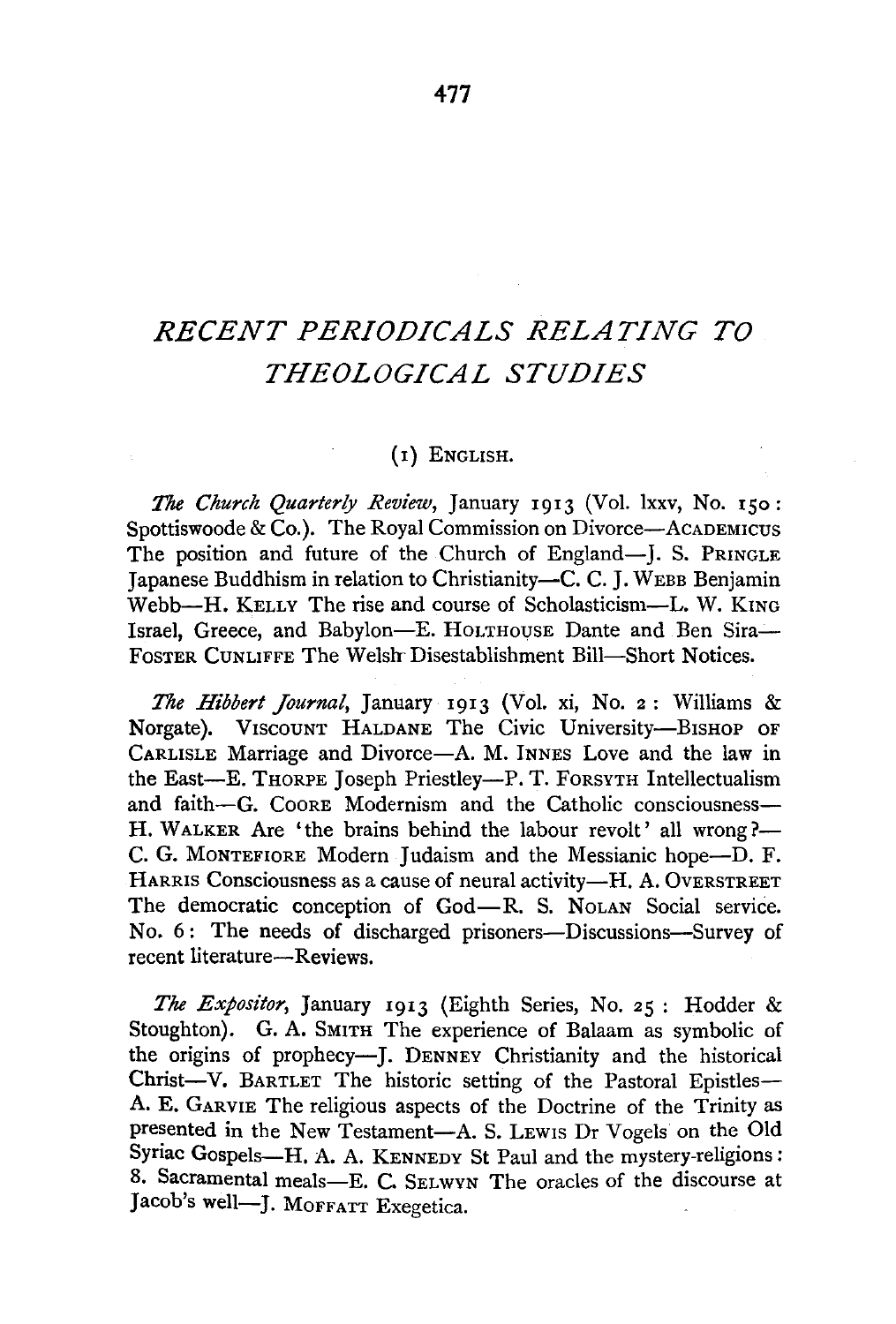# **478 THE JOURNAL OF THEOLOGICAL STUDIES**

February I9I3 (Eighth Series, No. 26). C. LATTEY Alexander the God-H. A. A KENNEDY St Paul and the mystery-religions: 9· Conclusions-W. M. RAMSAY Suggestions on the history and letters of St Paul-M. H. F. CoLLIS An analysis of the Sermon on the Mount as given in the first Gospel-V. BARTLET The historic setting of the Pastoral Epistles-E. C. SELWYN The oracle of the Lord in Isaiah xxxii - **J;** R. CAMERON The grace of our Lord Jesus Christ.

March I9I3 (Eighth Series, No. 27). W. B. SELBIE The Christian spirit and the modern world-J. R. CAMERON The grace of our Lord Jesus Christ-E. W. WINSTANLEY Did Jesus speak of Himself as Judge ?-- M. JONES The Apostolic Decrees in Acts xv: a compromise or a triumph ?--V. BARTLET The historic setting of the Pastoral Epistles-W. M. RAMSAY Suggestions on the history and letters of St Paul-J. MOFFATT Exegetica.

### (2) AMERICAN.

*The American Journal of Theology*, January 1913 (Vol. xvii, No. 1: Chicago University Press). E. TROELTSCH The dogmatics of the '.Religionsgeschichtliche Schule '-E. C. Moore The Liberal movement and missions-H. P. SMITH The laying-on of hands-S. **J.** CASE The nature of primitive Christianity-Critical Notes-Recent theological literature-Brief mention-Books received.

#### (3) FRENCH AND BELGIAN.

*Revue Benldictine,* January I9I3 (Vol. xxx, No. I : Abbaye de Maredsous). G. MORIN Un ouvrage restitué à Julien d'Eclanum: le commentaire du Pseudo-Rufin sur les prophètes Osée, Joël et Amos-A. WILMART Le *Comes* de Murbach-P. LIEBAERT Reglement d'avouerie en faveur de l'abbaye de St-Denys en France-U. BERLIÈRE Les évêques auxiliaires de Liège (suite) - G. MORIN De quelques publications liturgiques recentes *(Liber mozarabicus Sacramentorum* par D. M. Ferotin; *L'Eucharistie* par D. P. Cagin; *Aegyptische Abendmahlsliturgien* par Th. Schermann; *La prière 'pro Iudaeis'* et *Quelques remarques sur d'andens sacramentaires* par L. Canet)-A. WILMART Nouvelles remarques sur le feuillet de Besancon: Description du ms I84-Comptes rendus-Notes bibliographiques.

*Revue d'Histoire et de Littlrature Religieuses,* January-February 1913 (N. S. Vol. iv, No. 1 : Paris, 62 Rue des Ecoles). A. Lorsv Les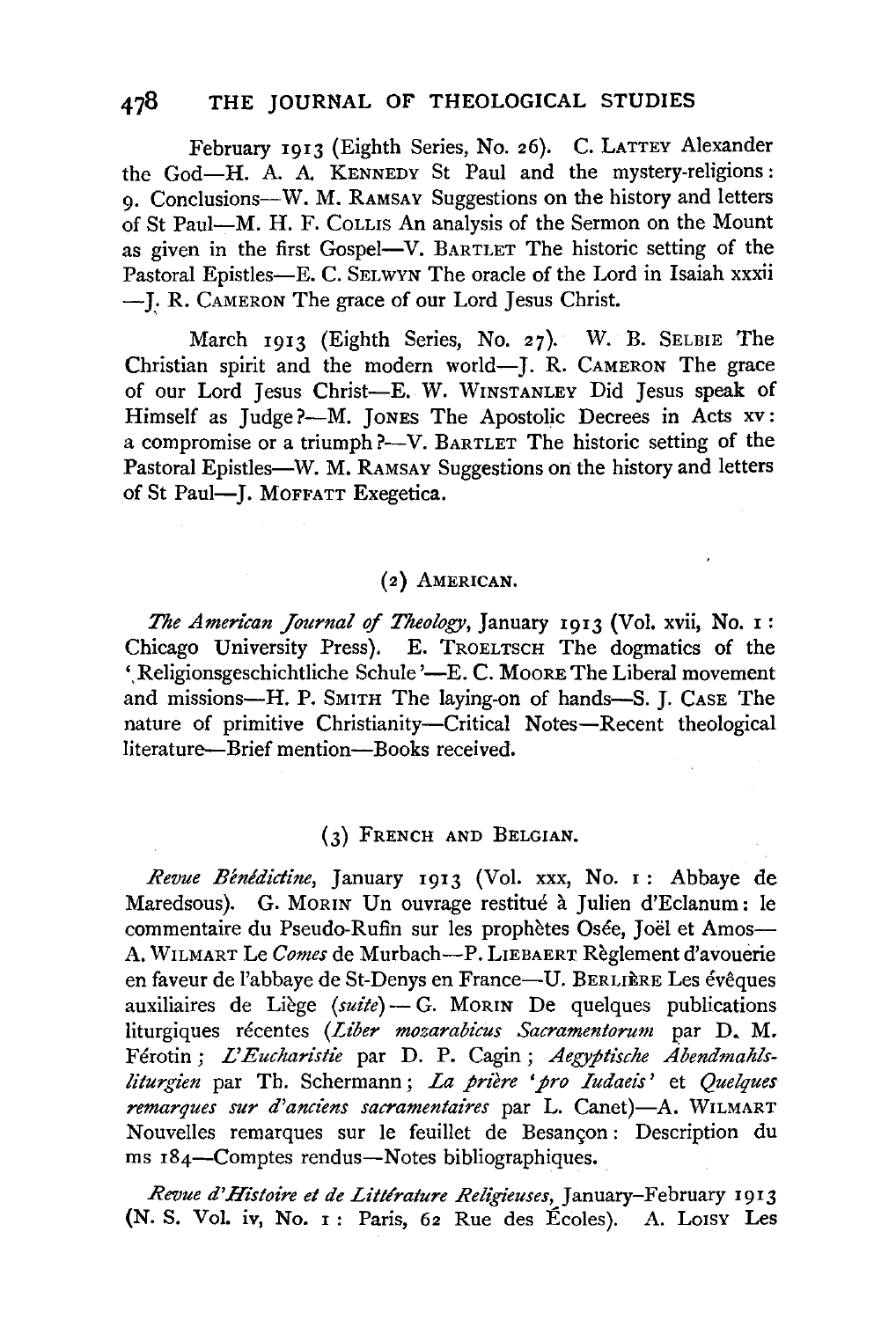# PERIODICALS RELATING TO THEOLOGICAL STUDIES 479

mystères païens et le mystère chrétien-L. COULANGE Le Christ et Paul - A. LOISY Sociologie et religion - Chronique bibliographique: I Philosophie de la religion; II Psychologie religieuse; III Histoire des religions : ouvrages généraux—Faits et documents contemporains.

Revue d'Histoire Ecclésiastique, January 1913 (Vol. xiv, No. 1: Louvain, 40 Rue de Namur). G. KURTH Étude critique sur la vie de sainte Geneviève-E. VYKOUKAL Les examens du clergé paroissial à l'époque carolingienne—E. LESNE La dîme des biens ecclésiastiques aux IX<sup>e</sup> et x<sup>e</sup> siècles (suite, à suivre)—Comptes rendus—Chronique— Bibliographie.

Revue de l'Orient Chrétien, October 1912 (N. S. Vol. vii, No. 4: Paris, 20 Rue du Regard). S. GRÉBAUT Littérature éthiopienne pseudoclémentine : III Traduction du Qalémentos (suite)-F. NAU La version syriaque de l'histoire de Jean le Petit (texte syriaque et traduction française)—L. DELAPORTE Catalogue sommaire des manuscrits coptes de la Bibliothèque nationale de Paris (suite) - M. CHAÎNE Une homélie de saint Grégoire de Nysse traduite du copte, attribuée à saint Grégoire de Nazianze - J. BABAKHAN Essai de vulgarisation des Homélies métriques de Jacques de Sarong-S. GRÉBAUT Un miracle de Notre-Seigneur-Bibliographie-Courtes notices.

Analecta Bollandiana, January 1913 (Vol. xxxii, No. 1: Brussels, 22 Boulevard Saint-Michel). G. KURTH Un poème en l'honneur de saint Edmond de Cantorbéry-M. Esposiro La vie de sainte Vulfhilde par Goscelin de Cantorbéry-C. VAN DE VORST La translation de S. Théodore Studite et de S. Joseph de Thessalonique—H. DELEHAYE Le culte des Quatre Couronnés à Rome-Bulletin des publications hagiographiques - Appendice : U. CHEVALIER Repertorium hymnologicum : addenda et corrigenda fol.  $3-5$  (pp. 33-80).

### $(4)$  GERMAN.

Theologische Quartalschrift (Vol. xcv, No. 1 : Tübingen, H. Laupp). BELSER Der Opfercharakter der Eucharistie-GAUGUSCH Staat und Kirche nach Dantes Schrift 'de Monarchia'—SÄGMÜLLER Eine Decretale des Papstes Paschalis II über das Verbot der Ehe innerhalb des siebenten Grades-GSPANN Der Mensch als Abbild des inkarnierten Logos-WEBER Zweierlei Apostelverhandlungen über die Stellung der Heidenchristen zum Mosesgesetz-Rezensionen-Analekten.

Zeitschrift für Kirchengeschichte (Vol. xxxiv, No. 1: Gotha, F. A. Perthes). STOCKS Quellen zur Rekonstruktion des Petrusevangeliums